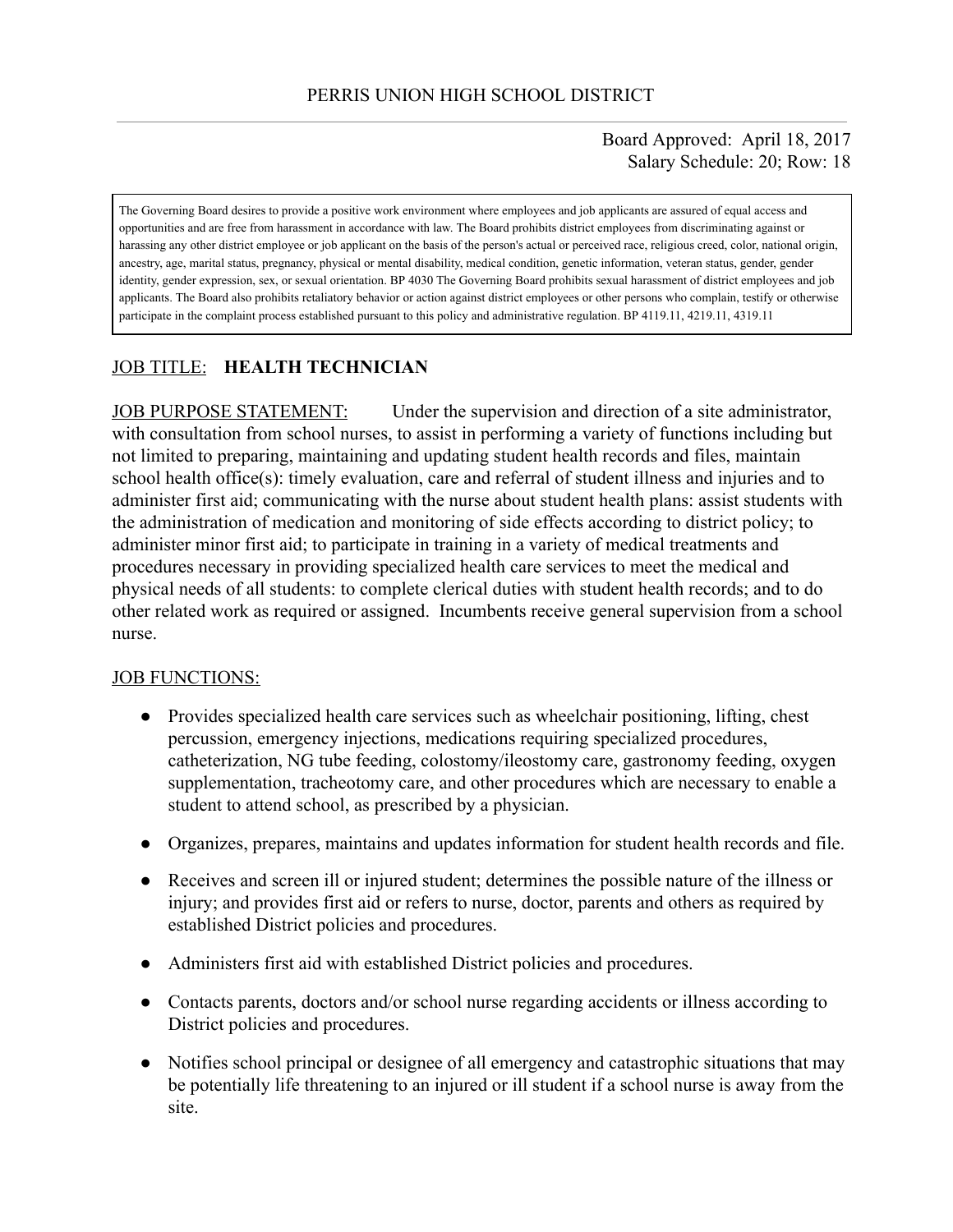## JOB TITLE: **HEALTH TECHNICIAN** Page 2

### JOB FUNCTIONS (continued):

- Assists the school nurse in receiving, organizing and storing health care procedures to student Individual Health Service Plans, Individual Education Plans, or other designated student health plans
- Assists the school nurse with setting up health screenings and test such as vision, dental, hearing, scoliosis, and any other screenings as maybe necessary and performs appropriate follow-up to complete screening
- Prepares accident reports, maintains health related documents and records the results of hearing, vision, dental, scoliosis screenings, and physical examinations mandated by state requirements
- Keeps nurse advised about students' health or physical problems
- Administers medication, prescription, non-prescription, and emergency medication in strict compliance with doctor's orders and/or District Policy
- Reviews student emergency records and contact parents to obtain necessary information
- Reports students suspected of having communicable diseases to school nurse
- Inventories, orders and stores health office forms and supplies
- Performs clerical functions such as typing, filing, record keeping and similar duties in support of assigned school health office(s)
- Assists in disaster preparedness plans and drills
- Participate in special health programs on site
- Provides referrals to students and parents for supporting agencies in compliance with school nurse direction
- Participates in district in-service training, as required
- Performs CPR according to established guidelines and procedures
- Responds appropriately and effectively in emergency situations in a busy office environment
- Maintains confidentiality of student information and records
- Maintains inventory of first aid supplies and orders supplies as needed
- Maintains a clean, sanitary and orderly health office
- Uses English in both written and verbal form; correct spelling, grammar, and punctuation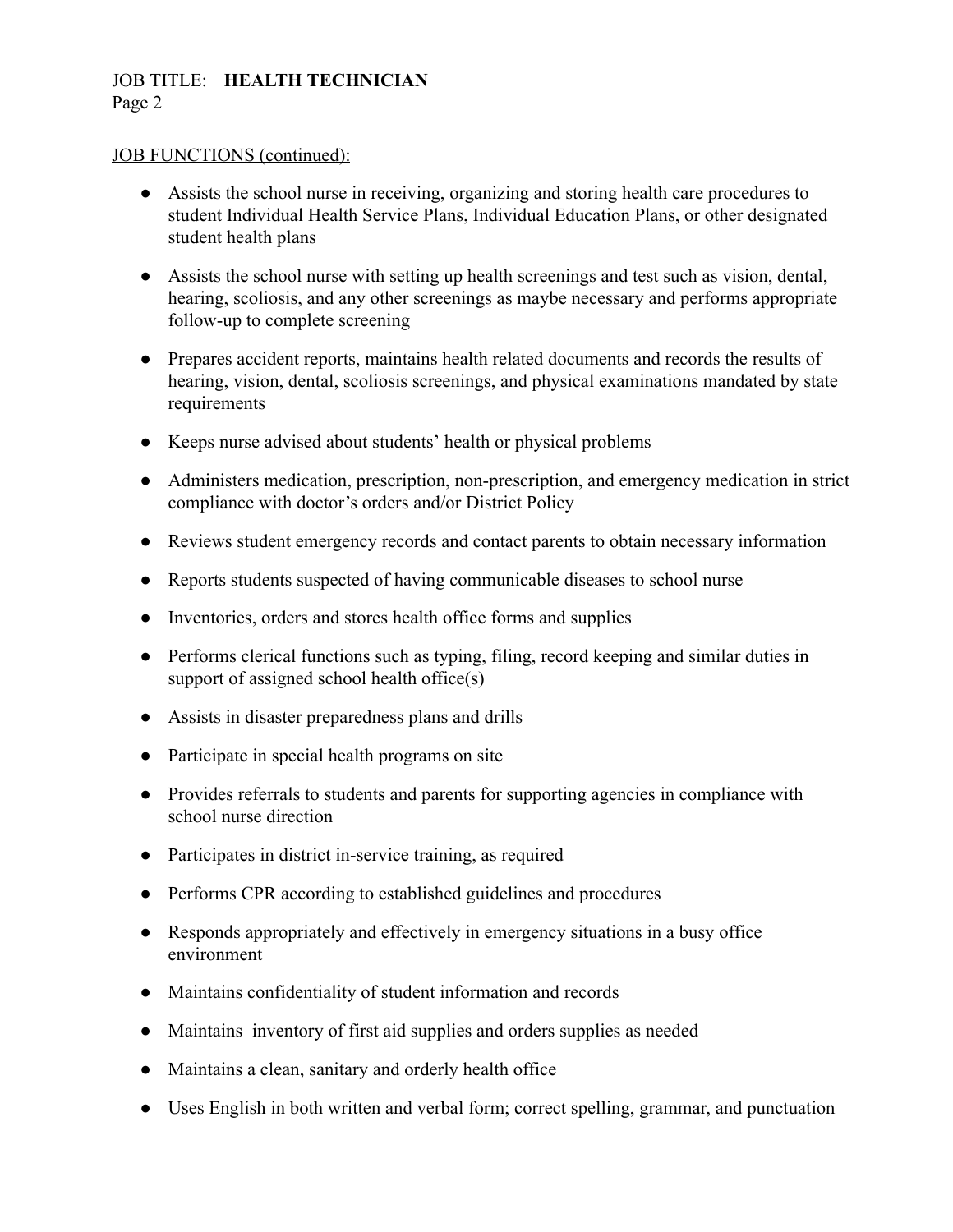# JOB TITLE: **HEALTH TECHNICIAN** Page 3

### JOB FUNCTIONS (continued):

- Performs basic mathematical calculations
- Performs related duties as assigned to support to overall objective of the position.
- Understand, be sensitive to and respect the diverse academic, socio economic, ethnic, religious, and cultural backgrounds, disabilities and sexual orientation of students, teachers, administrators and staff.
- Establish positive rapport with students, teachers, health personnel, and parents.

## PHYSICAL ABILITIES:

- Physical ability to read handwritten or typed documents, and the display screen of various office equipment and machines
- Able to communicate and obtain information in English
- Able to hear normal range verbal conversation (approximately 60 decibels)
- Able to sit (for sustained periods of time), stand, stoop, kneel, bend, lift (25 pounds), carry (25 pounds), and walk
- Able to climb slopes, stairs, steps, ramps, and ladders
- Able to exhibit a full range of motion for shoulder, elbow, back, hip, and knee
- Able to operate office machines and audio-visual machines in a safe and effective manner
- Able to demonstrate manual dexterity necessary to operate calculator, computer keyboard, typewriter at the required speed and accuracy

## JOB QUALIFICATIONS:

### Education:

● High School Diploma or General Education Diploma

## Experience:

- Two (2) years increasingly responsible clerical or secretarial experience.
- Experience in working with young children and adolescents is desirable.